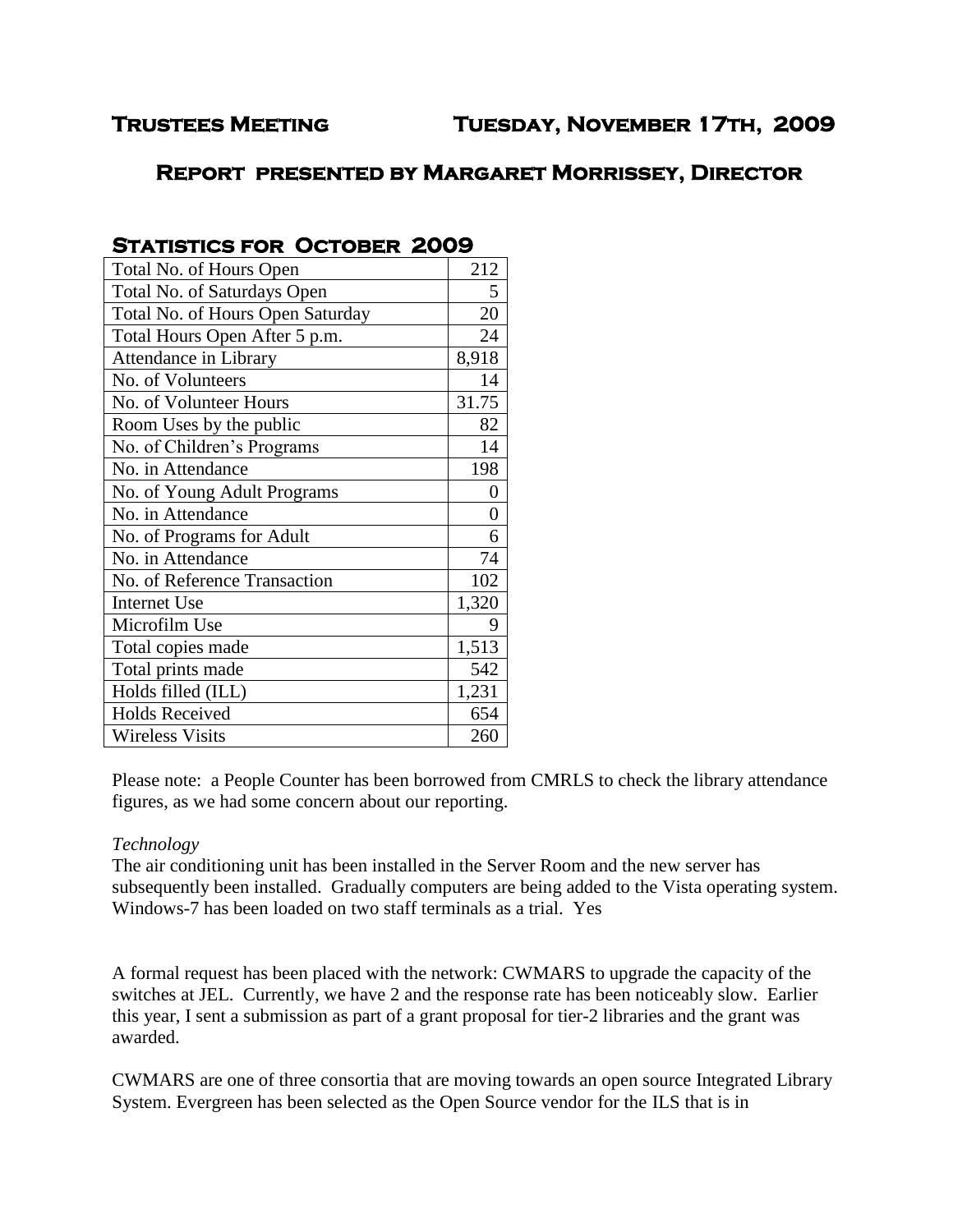development. Money is being used from a LSTA grant and will also require \$\$ from the networks. As of now, NOBLE, Merrimac Valley and CWMARS have grouped together to go forward with this project. There is a possibility that other networks may join later (in other states Open Source has been used state-wide) and this project can grow accordingly. At the moment a coordinator is being recruited

#### *Thompson Bequest*

Money still at Treasurer's Office for depositing when copy of the will is available.

#### *Staffing*

*Adult Services* – The Town Manager, Trustee Dick Whitney and I interviewed seven strong candidates from a pool of 24 applicants. Three candidates are invited back on Monday, November 23<sup>rd</sup> to meet with the senior staff. The staff will be asked to rate the 3 candidates and to forward their rankings to Town Manager's office. A decision will be made soon thereafter.

#### *Children's Library Aide* – The position will be re-advertised.

*Page in Adult Dept*. – A small pool of applicants are currently being reviewed and interviews will be set up next week.

#### *Workforce Investment Act*

Shalynn Claudio worked as part of the WIA program (no cost to JEL). She has since obtained another position and Chelsi Coleman has been placed with us in a similar capacity, working between Children's and Adult Departments.

## *Ethics Compliance*

The staff and the Friends have completed the online training. There are just a couple of more certificates that need to be submitted to the Town Clerk's Office.

## *Young Adults*

Working with the School Resource Officer Rossi to talk with the after-school students who visit the library.

## *Meetings*

It has been busy attending various meetings – the highlight being the Don't Close The Books on Libraries rally, at the State House. I have been elected onto the Central MA Regional Library Service (CMRLS) board.

#### *Grants*

*Cultural Council*  The library submitted many program proposals

*CMRLS Collaborative Grant* \$500 was awarded to JEL in response to our

*Request for Supplement Money for Materials*